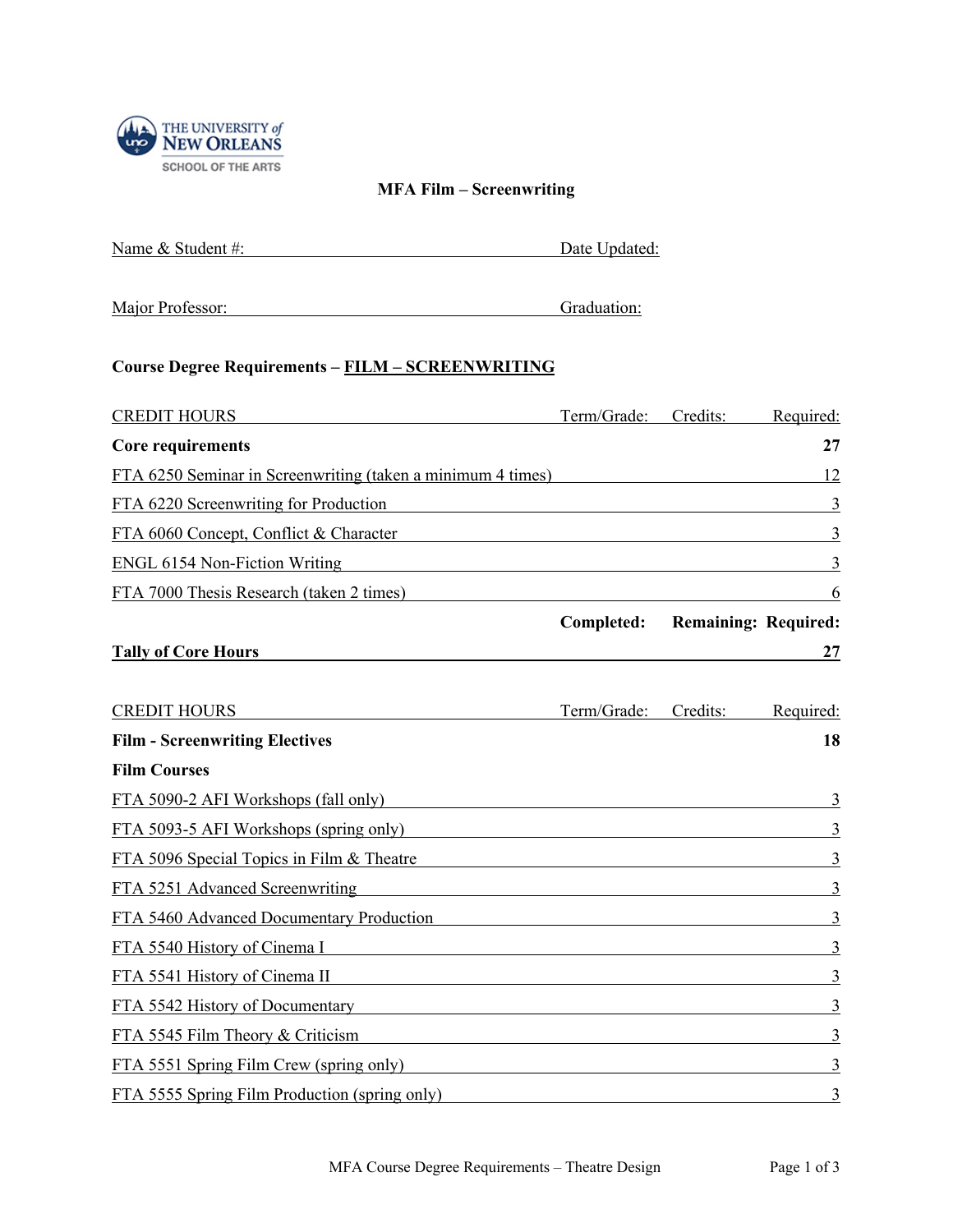| FTA 5566 Sound 1 (fall only)            | 3 |
|-----------------------------------------|---|
| <u>FTA 5567 Sound II (spring only)</u>  | 3 |
| FTA 5568 Special Topics Visual Effects  | 3 |
| FTA 5575 Advanced Film Post Production  | 3 |
| FTA 5580 Film Directing                 |   |
| FTA 5591 Film Styles & Genres           | 3 |
| FTA 5600 Film Producing                 | 3 |
| FTA 5900 Internship in Film & Theatre   | 3 |
| FTA 6020 Form & Idea in the Media       | 3 |
| FTA 6090 Directed Independent Study     | 3 |
| FTA 6510 Narrative Film Production      | 3 |
| FTA 6520 Narrative Film Post Production | 3 |
| FTA 6550 Cinematography                 | 3 |
| FTA 6565 Digital Theory                 | 3 |
| FTA 6560 Directing the Documentary Film | 3 |
| FTA 6580 Film Directing                 | 3 |

## **Theatre Courses**

| FTA 5096 Special Topics in Film & Theatre | 3 |
|-------------------------------------------|---|
| FTA 5110 Production Design                | 3 |
| FTA 5120 Scene Painting                   | 3 |
| FTA 5125 Development of Style and Form    | 3 |
| FTA 5135 Rendering Techniques             | 3 |
| FTA 5140 Costume Design                   | 3 |
| FTA 5150 Development of Fashion           | 3 |
| FTA 5160 Lighting Crafts and Techniques   | 3 |
| FTA 5170 Lighting Design                  | 3 |
| FTA 5260 Styles in Theatrical Production  | 3 |
| FTA 5265 Computer-Aided Drafting          | 3 |
| FTA 5300 Advanced Voice for the Actor     | 3 |
| FTA 5301 Voice Stylization for the Screen | 3 |
| FTA 5330 Acting Styles                    | 3 |
| FTA 5333 Stage Combat                     | 3 |
| FTA 5335 Audition Techniques              | 3 |